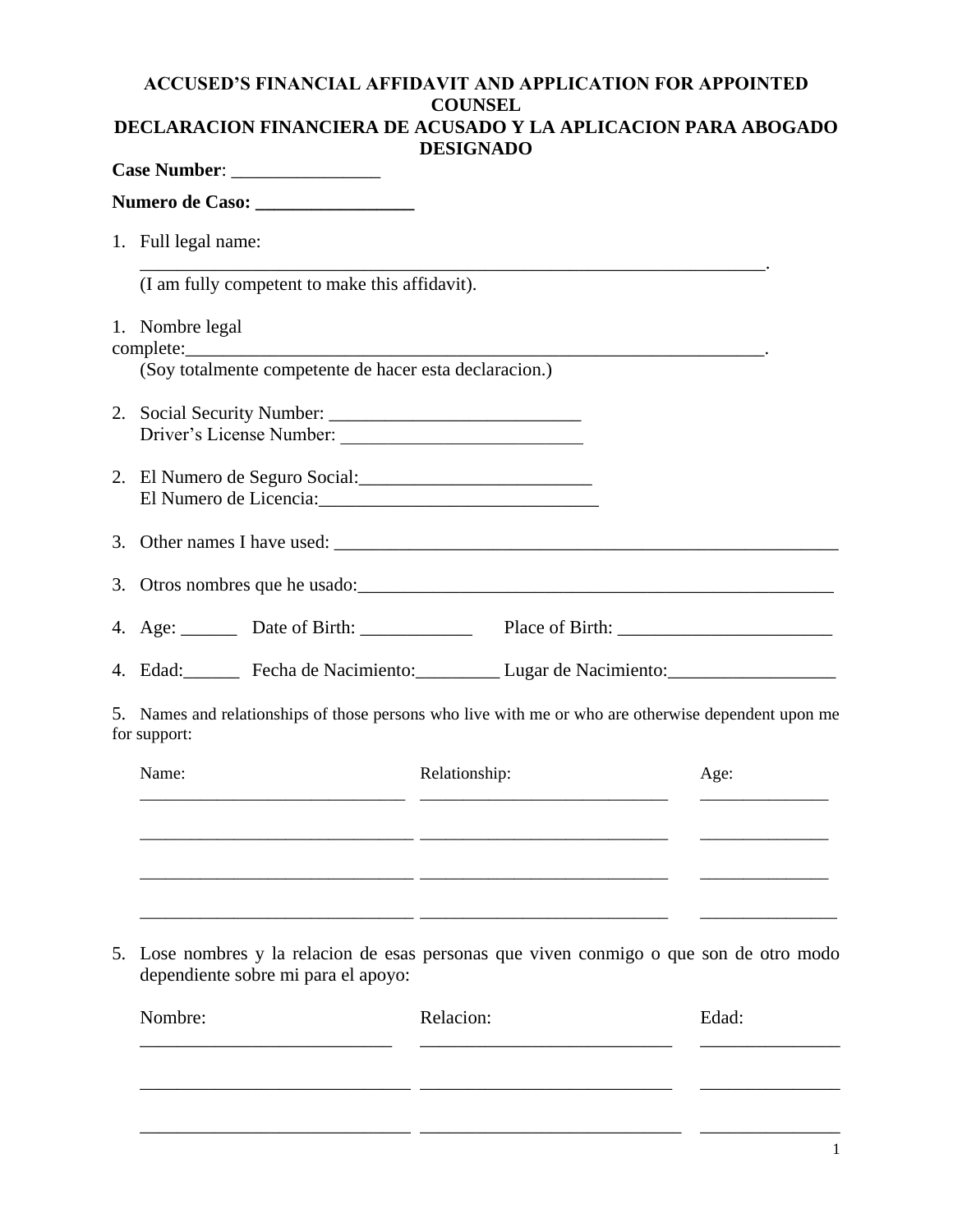| 6. Casado Si: SI () NO () el number de anos de casados: |                                                                                                     |  |
|---------------------------------------------------------|-----------------------------------------------------------------------------------------------------|--|
|                                                         |                                                                                                     |  |
|                                                         |                                                                                                     |  |
|                                                         |                                                                                                     |  |
|                                                         | 8. Cuanto tiempo en esta direccion: Cuanto tiempo en la direccion previa:                           |  |
|                                                         |                                                                                                     |  |
|                                                         |                                                                                                     |  |
|                                                         |                                                                                                     |  |
|                                                         |                                                                                                     |  |
|                                                         |                                                                                                     |  |
|                                                         |                                                                                                     |  |
|                                                         | 12. Employer's Name: _______________________________How long with current employer: _______________ |  |
|                                                         |                                                                                                     |  |
|                                                         | 13. Employer's Address:                                                                             |  |
|                                                         |                                                                                                     |  |
|                                                         |                                                                                                     |  |
|                                                         |                                                                                                     |  |
|                                                         |                                                                                                     |  |
|                                                         |                                                                                                     |  |
|                                                         |                                                                                                     |  |
| 16. Si desempleado, ultimo empleador: _________         | Cuanto tiempo con este empleador:                                                                   |  |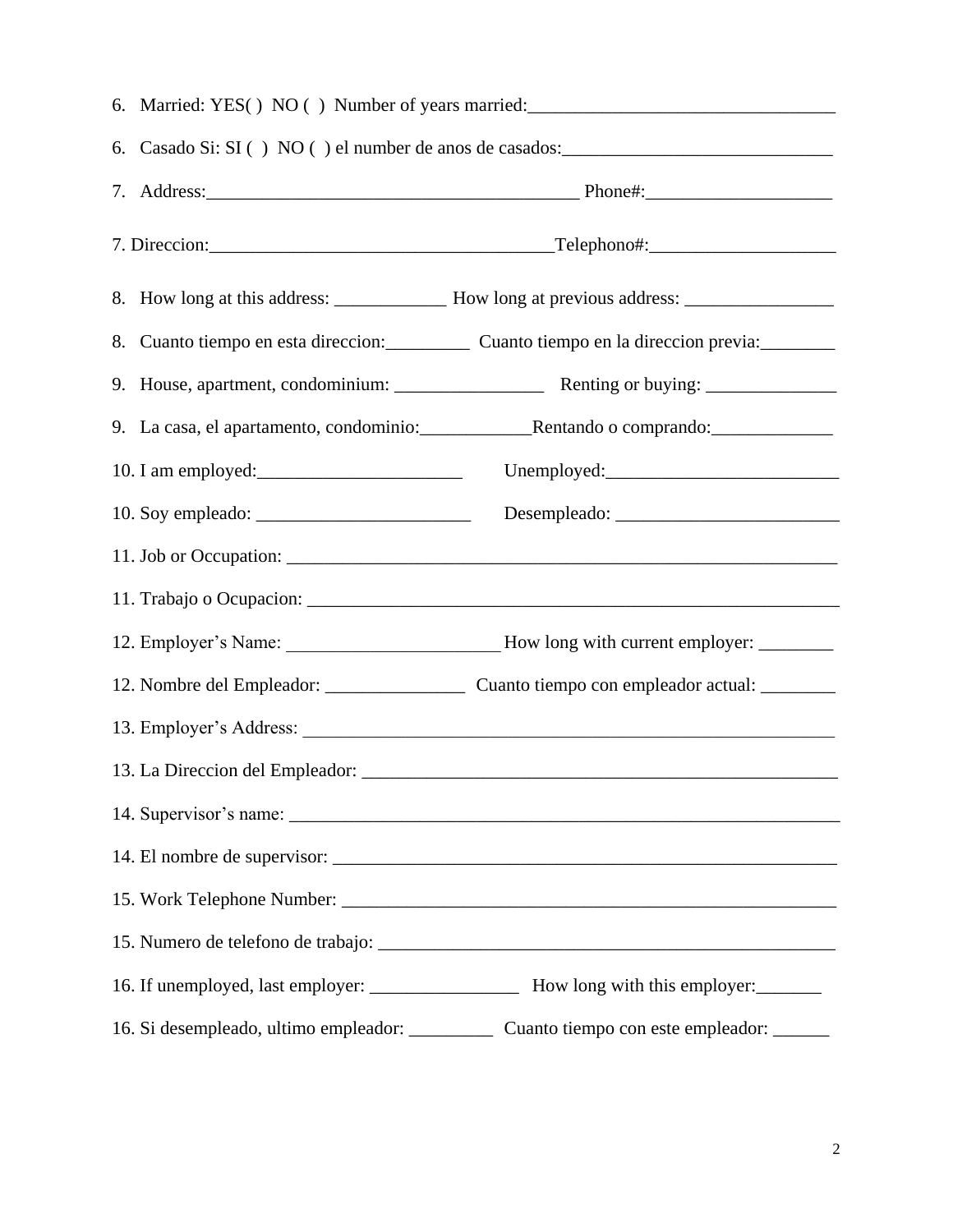## 17. My total monthly income from:

(a) take home wages, net self-employment income, regular payments from a governmental program, alimony, child support, pensions, income from rents, royalties, and other income:

 $\sim$ 

(b) food stamps, Medicaid, Temporary Assistance for Needy Families (TANF), or Supplemental Security Income (SSI) or public housing:  $\mathbb S$ 

17. Mi promedio de ingreso mensual total de:

\_\_\_\_\_\_\_\_\_\_\_\_\_

(a) salario despues de impuestos, ingreso neto de empleo por cuenta propia, pago regulares de un programa de gubernamental, pension alimenticia, la manutencion de los hijos, pensiones, ingresos de rentas, ingresos de regalias, y otros ingresos:  $\mathcal S$ 

(b) cupones de alimentos, Medicaid, Asistencia Temporal para Familias Necesitadas, o Ingreso de Seguridad Suplementario (SSI), o vivienda publica: \$

| 18. Average <b>TOTAL</b> income of spouse:                         |  |
|--------------------------------------------------------------------|--|
| 18. Ingreso <b>total</b> promedio de esposo- $(a)$ :               |  |
| 19. List any and all income not considered in questions 17 and 18: |  |

19. Lista cualquiera los y todos los ingresos no se consideran en las preguntas 17 y 18:  $\sim$ 

20. Total cash on hand, checking accounts, savings accounts, stocks, CD, mutual funds, life insurance policies, etc.:

 $\circ$ 

20. Total effective en mano, cuentas de cheques, las cuentas de ahorros, las acciones, los certificados de deposito, fondos mutuo, las politicas de seguros de vida, etc.:

| 21. Value of real estate owned less amount owed:                          |     |
|---------------------------------------------------------------------------|-----|
| 21. El valor de bienes raices poseyo menos cantidad debido:               |     |
| 22. Value of automobiles less amount owed:                                |     |
| 22. El valor de automovil menos cantidad debido:                          |     |
| <b>TOTAL VALUE OF 17 thru 22</b><br>EL VALOR TOTAL DE LINEAS 17 POR 22 \$ | SS. |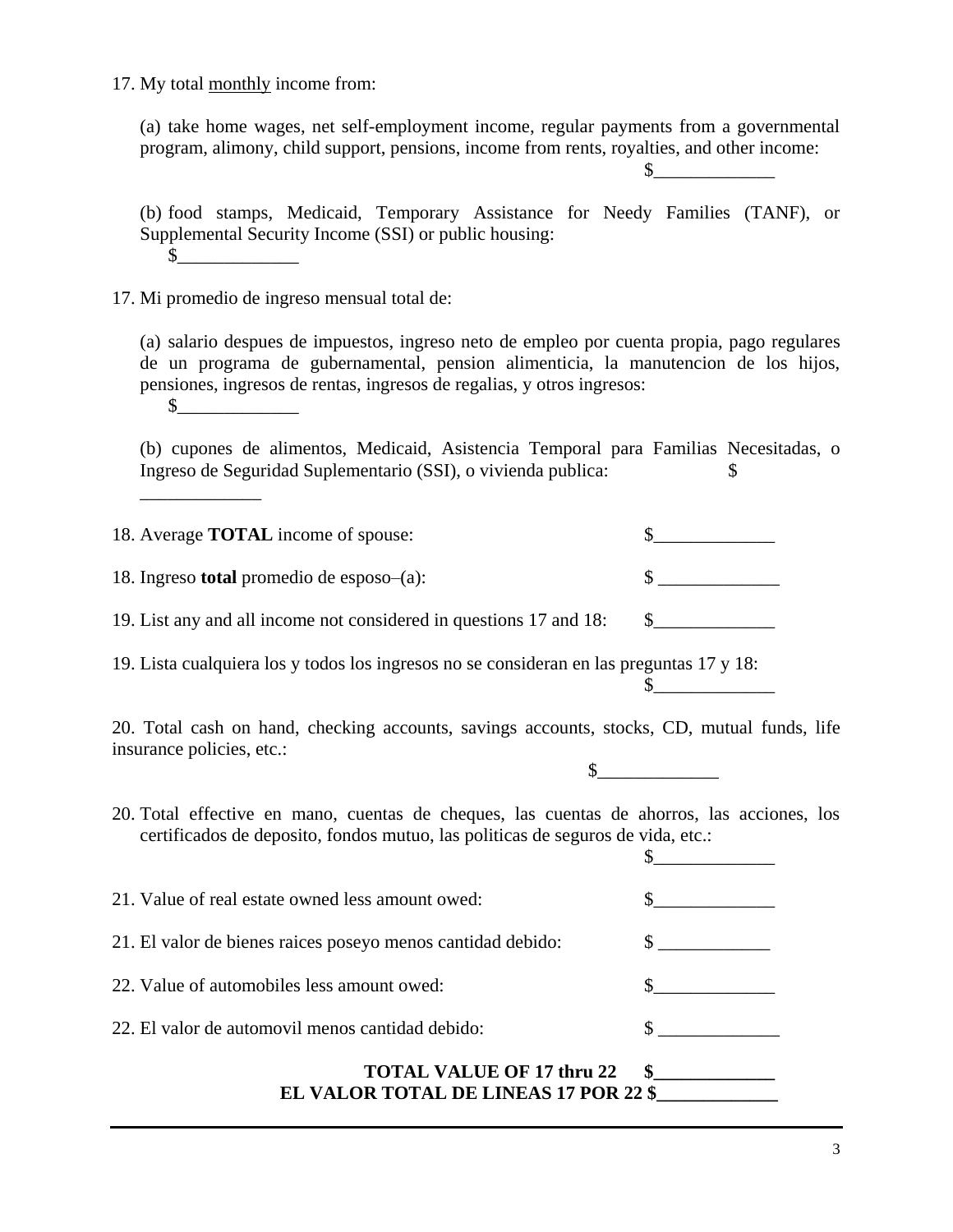| 23. Monthly rent or house payment:                         |                             |
|------------------------------------------------------------|-----------------------------|
| 23. La renta mensual o pago de casa:                       | \$                          |
| 24. Total monthly utilities:                               | $\sim$ $\sim$               |
| 24. Total las utilidades mensuales:                        | $\sim$                      |
| 25. List all other recurring monthly expenses:             |                             |
|                                                            | $\frac{\text{S}}{\text{S}}$ |
|                                                            | $\frac{\text{S}}{\text{S}}$ |
| 25. Lista de todos los demas gastos mensuales recurrentes: | $\frac{\text{S}}{\text{S}}$ |
|                                                            | $\sim$                      |
|                                                            |                             |
|                                                            |                             |
| <b>TOTAL MONTHLY DEBTS AND EXPENSES LINES 23-25</b>        | $\sim$ $\sim$               |
| <b>TOTAL lineas 23 a 25 de deudas y gastos mensual</b>     |                             |